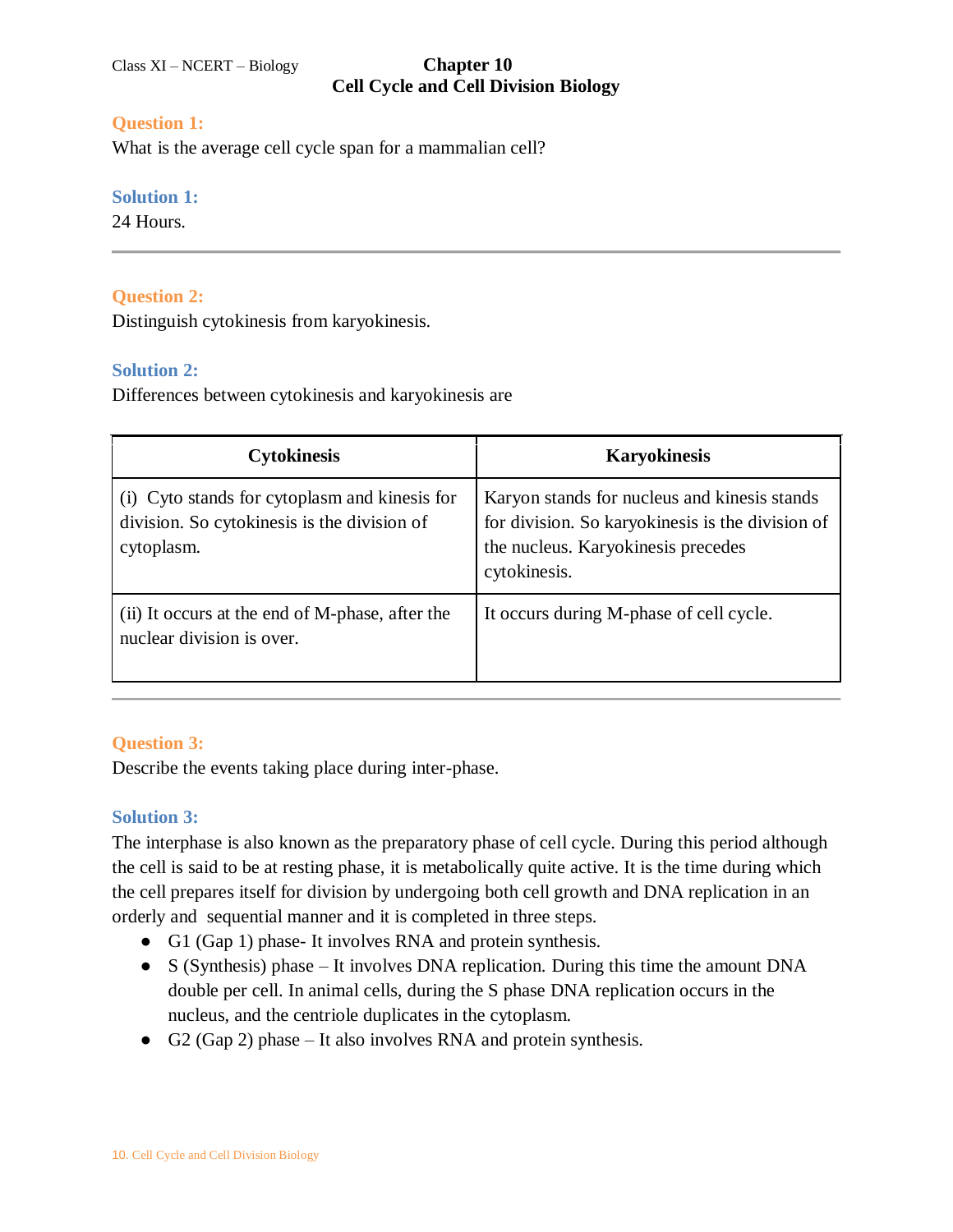

Diagram showing Interphase of cell cycle.

## **Question 4:**

What is Go (quiescent phase) of cell cycle?

# **Solution 4:**

Go phase is the phase of inactivation of cell cycle due to non-availability of mitogens and energy rich compounds. Cells in this stage remain metabolically active but no longer proliferate. i.e., do not divide unless called on to do so depending on the requirement of the organism. E.g., Nerve and heart cells of chordates are in permanent Go phase.

# **Question 5:**

Why is mitosis called equational division?

## **Solution 5:**

Mitosis is type of cell division in which chromosomes replicate and become equally distributed in two daughter nuclei so that the daughter cells come to have the same number and type of chromosomes as present in mother cell. So mitosis is called as equational division.

## **Question 6:**

Name the stage of cell cycle at which each one of the following events occur: (i) Chromosomes are moved to spindle equator.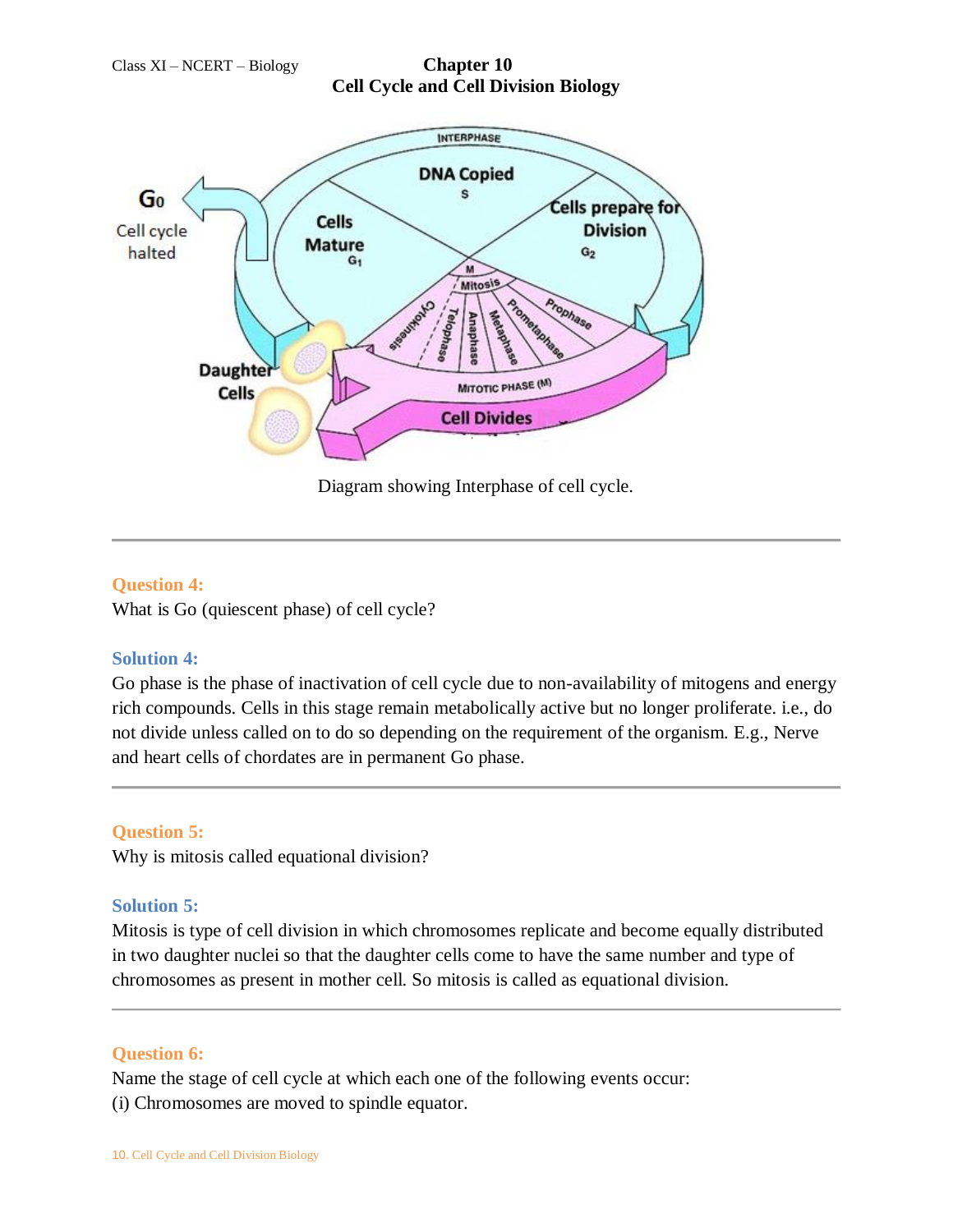# **Cell Cycle and Cell Division Biology**

- (ii) Centromere splits and chromatids separate.
- (iii) Pairing between homologous chromosomes takes place.
- (iv) Crossing over between homologous chromosomes takes place.

## **Solution 6:**

- (i) Metaphase
- (ii) Anaphase
- (iii) Zygotene of prophase | of meiosis
- (iv) Pachytene of prophase | of meiosis

## **Question 7:**

Describe the following (a) Synapsis (b) Bivalent (c) Chiasmata

Draw a diagram to illustrate your answer.

# **Solution 7:**

# **(a) Synapsis:**

During zygotene of prophase I of meiosis homologous chromosomes start pairing together and this process of association is called synapsis. Electron micrographs of this stage indicate that chromosome synapsis is accompanied by the formation of complex structure called synaptonemal complex between the synapsed chromosomes. Pairing takes place in a zipper like fashion.

# **b) Bivalent:**

The complex formed by a pair of synapsed homologous chromosomes is called a bivalent or a tetrad i.e., 4 chromatids or a pair of chromosomes. A bivalent has two centromeres and four chromatids.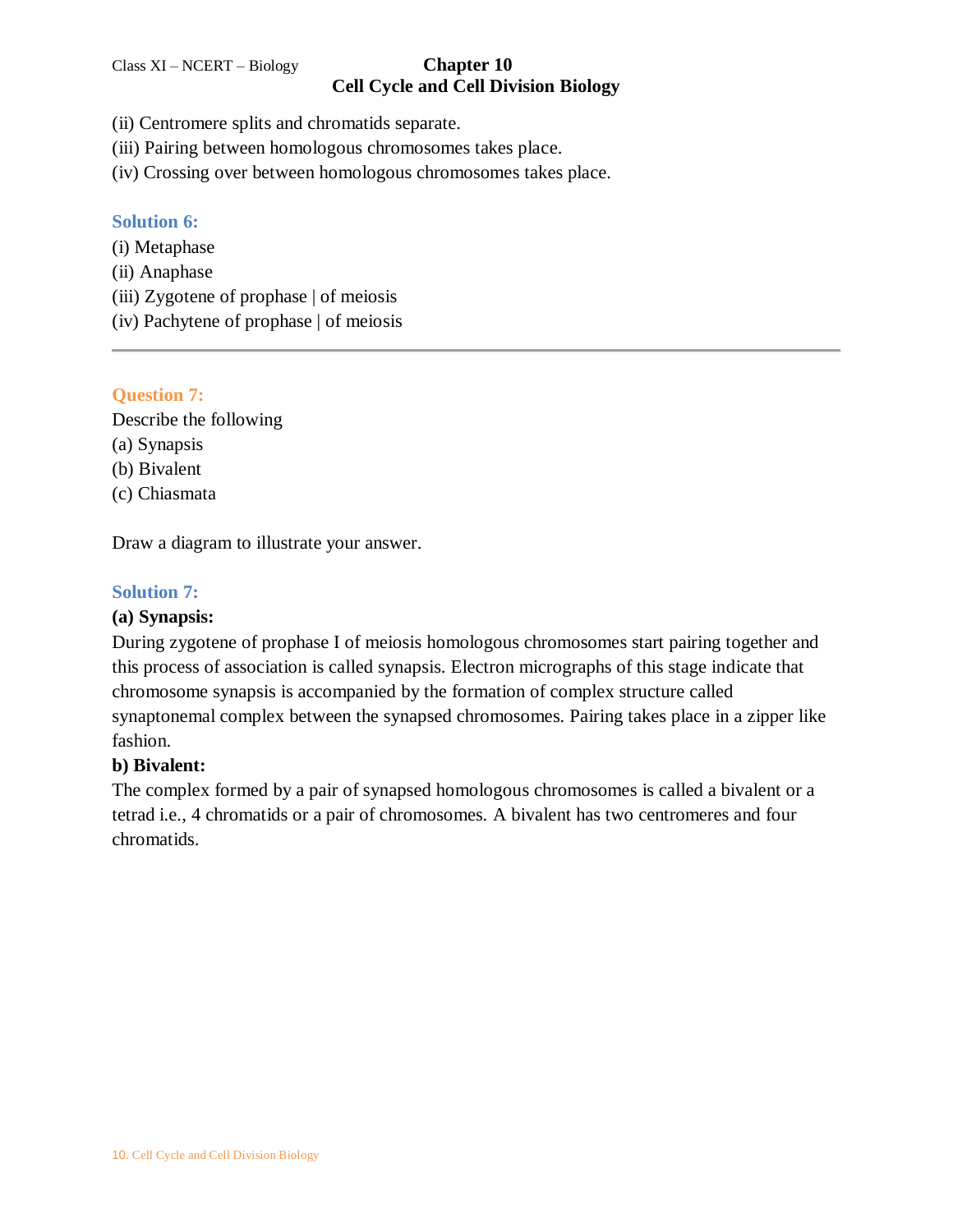

#### (c) Chiasmata

Chiasmata are cross like structures which appear in synapsed chromosomes. They represent sites at which crossing over has taken place. Crossing over is the exchange of gene segments between non sister chromatids of homologous chromosomes. Crossing over takes place at pachtene stage, however chiasmata is visible in diplotene stage of prophase 1 of meiosis.

### **Question 8:**

How does cytokinesis in plant cells differ from that in animal cells?

## **Solution 8:**

Cytokinesis in plant cells takes place by cell plate formation whereas in animal cells cytokinesis is accomplished by furrow formation. Plant cells have a rigid cell wall. So. In plant cells wall formation starts in the middle of the cell and grows outward to meet the existing lateral walls. This involves laying of cell plate which represents middle lamella between the cell walls of adjacent cells. Cell plate grows centrifugally. Animal cells lack cell wall. Therefore cytokinesis involves formation of a furrow in the cell membrane. This grows centripetally and joins ultimately in the centre of the cell and cytoplasm is divided into two.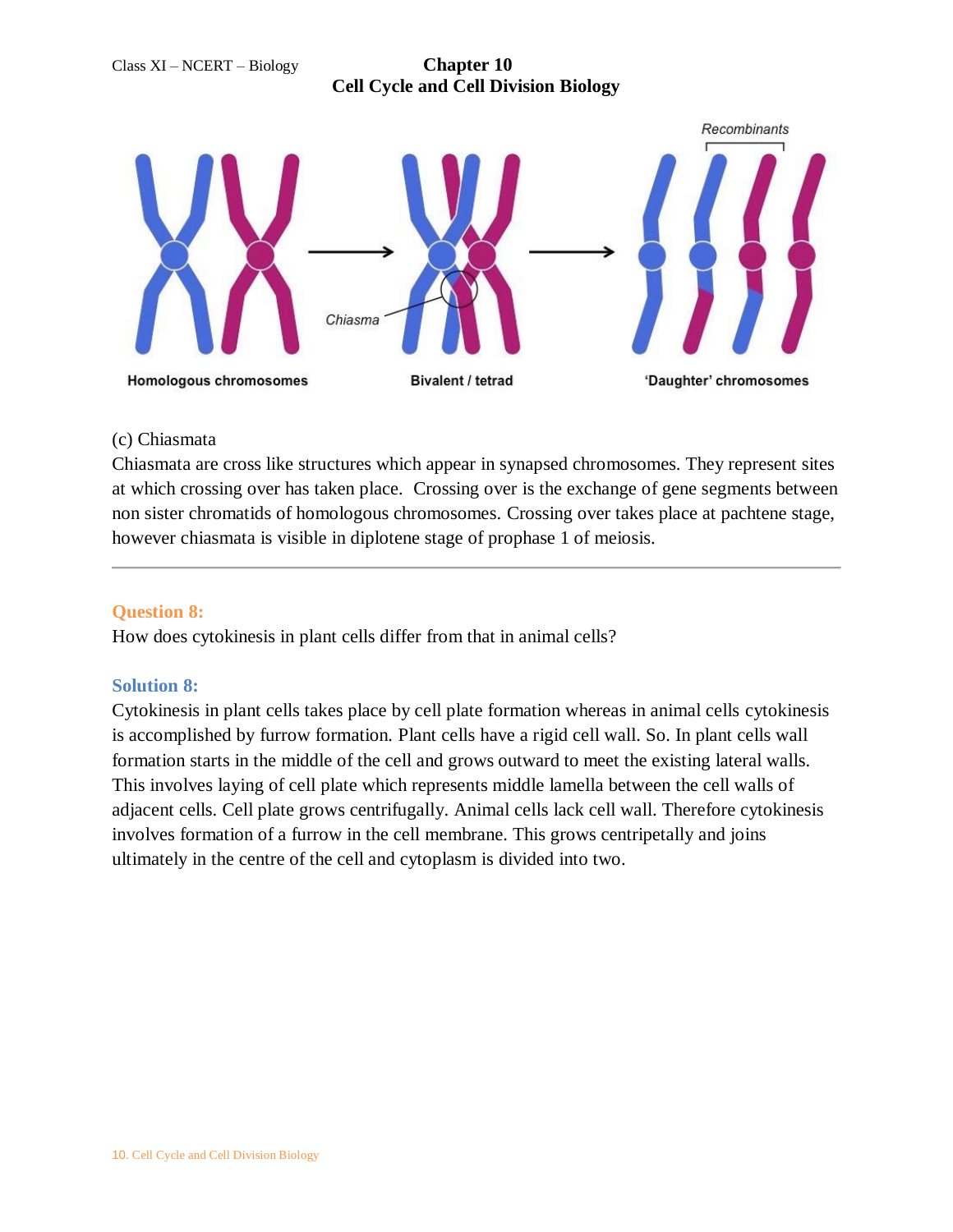

#### **Question 9:**

Find examples where the four daughter cells from meiosis are equal in size and where they are found unequal in size.

#### **Solution 9:**

During formation of male gametes (i.e., spermatozoa) in a human being, the four daughter cells formed from meiosis are equal in size. On the other hand, during formation of female gamete (i.e., ovum), in a human being, the four daughter cells unequal in size.

#### **Question 10:**

Can there be DNA replication without cell division?

#### **Solution 10:**

Yes. Endomitosis is the multiplication of chromosomes present in a set in a set in nucleus without karyokinesis and cytokinesis resulting in numerous copies within each cell. It is of 2 types.

**Polyteny:** Here chromosomes divide and redivide without separation of chromatids so that such chromosomes become multistranded with many copies of DNA. Such polytene (many stranded) chromosomes remain in permanent prophase stage and do not undergo cell cycle e.g., polytene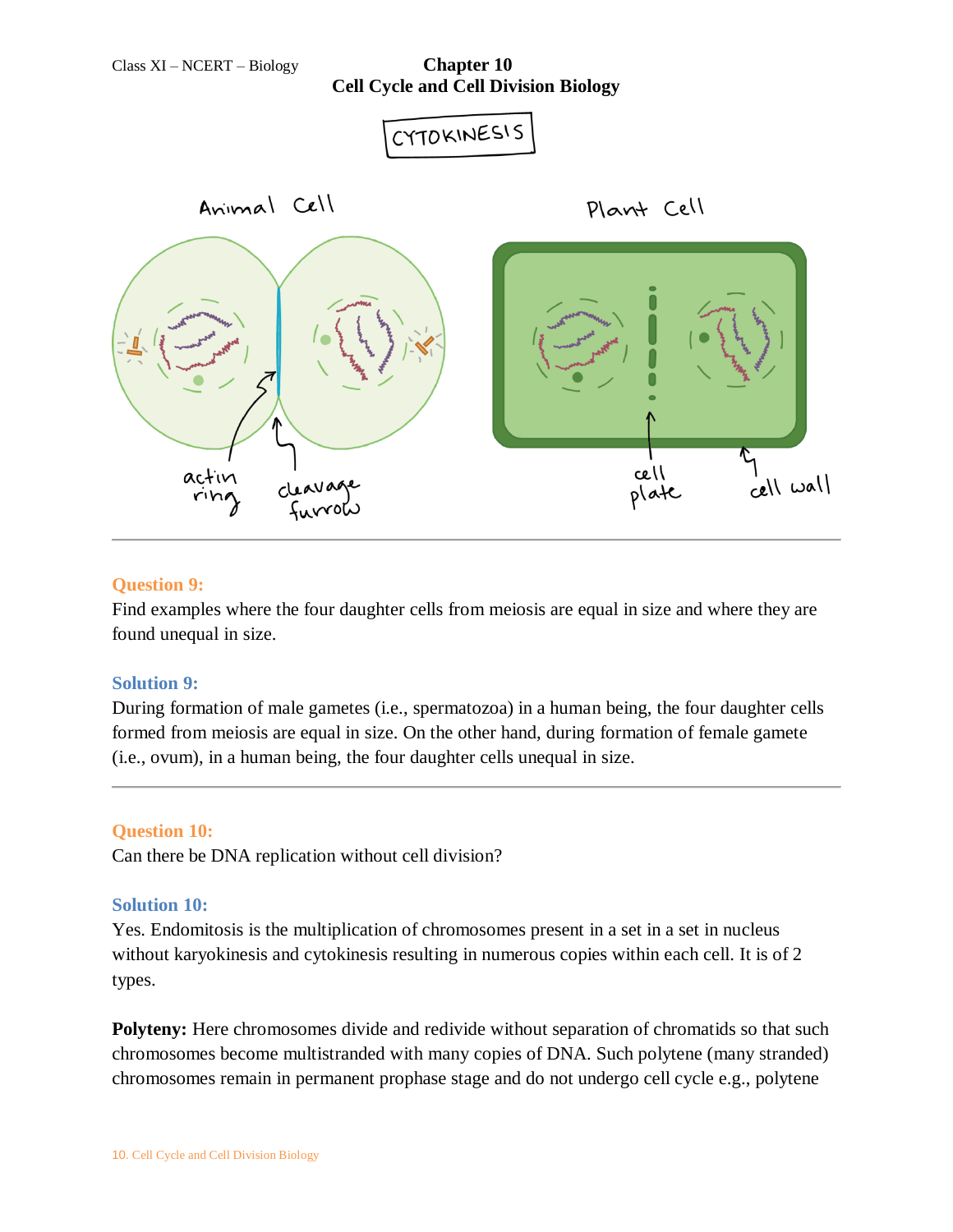(salivary glands) chromosome of Drosophila. Here number of sets of chromosomes does not change.

**Polyploidy (endoduplication):** Here all chromosomes in a set divide and its chromatids separate but nucleus does not divide. This results in an increase in number of sets of chromosomes in the nucleus (4x, 8x…..). This increase in sets of chromosomes is called polyploidy. It can be induced by colchicine (alkaloid obtained from *Colchicum autumnale* (family –liliaceae). These chromosomes are normal and undergo cell cycle.

## **Question 11:**

List the main differences between mitosis and meiosis.

## **Solution 11:**

|       | <b>Mitosis</b>                                                          | Meiosis                                                                                                                           |
|-------|-------------------------------------------------------------------------|-----------------------------------------------------------------------------------------------------------------------------------|
| (i)   | It occurs in all somatic cells and may<br>continue throughout life.     | It occurs in reproductive cells at specific<br>times.                                                                             |
| (ii)  | It involves a single division, resulting<br>in two daughter cells only. | It involves two successive divisions, resulting<br>in four daughter cells.                                                        |
| (iii) | Subsequent mitotic divisions are<br>similar to the earlier ones         | Two meiotic divisions are dissimilar, first is<br>reductional while the second is equational.                                     |
| (iv)  | Prophase is relatively short and<br>simple.                             | Prophase I is very long and elaborate,<br>comprising 5 subphases ie. Leptotene,<br>zygotene, pachytene, diplotene and diakinesis. |
| (v)   | There is no pairing of homologous<br>chromosomes.                       | Homologous chromosomes pair and often<br>undergo crossing over in prophase I.                                                     |
| (vi)  | Chromatids are genetically similar to<br>chromosomes they arise from.   | Chromatids may differ genetically from the<br>chromosomes they arise from due to crossing<br>over.                                |
| (vii) | No synaptonemal complex formed.                                         | Synaptonemal complex forms between<br>synapsed homologous chromosomes.                                                            |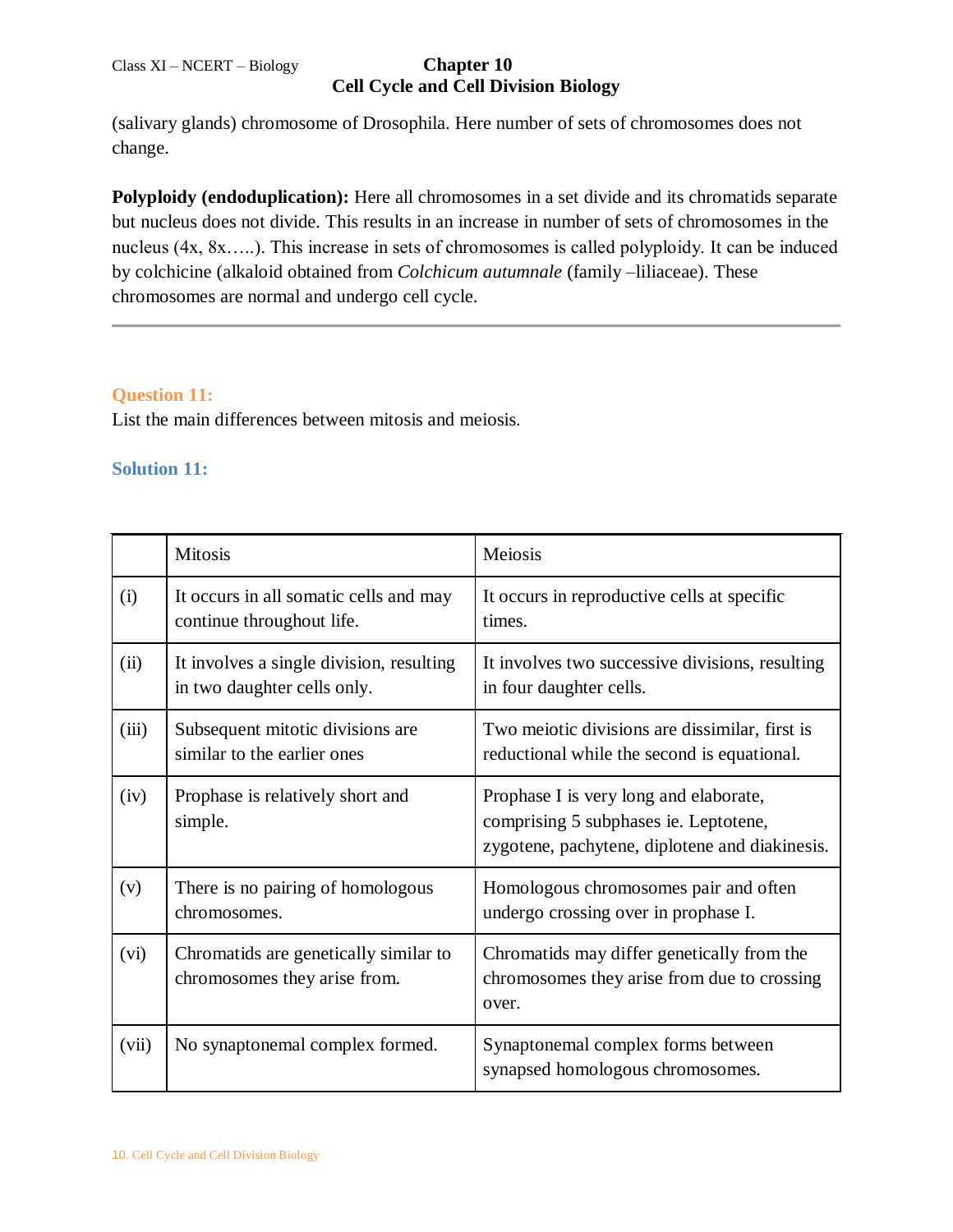**Cell Cycle and Cell Division Biology**

| (viii) | Chromosomes do not unfold, and no<br>transcription and protein synthesis<br>occur in prophase. | Chromosomes unfold, and transcription and<br>protein synthesis may occur in diplotene of<br>prophase I (oocytes of certain animals). |
|--------|------------------------------------------------------------------------------------------------|--------------------------------------------------------------------------------------------------------------------------------------|
| (ix)   | Daughter cells have diploid number<br>(2N) of chromosomes like the parent<br>cell.             | Daughter cells have haploid number (N) of<br>chromosomes unlike the parent cell.                                                     |

## **Question 12:**

Distinguish anaphase of mitosis from anaphase 1 of meiosis.

## **Solution 12:**

During anaphase of mitosis, chromatids separate from each other, whereas during anaphase I of meiosis the synapsed homologous chromosomes separate from each other.

It is important to recollect here that during metaphase stage of prophase chromosomes lie on the equator with their centromere lying on the metaphase plate. During anaphase the centromere divides and the chromatids move to opposite poles.

In the metaphase I of Meiosis the bivalents arrange themselves on the equator and centromeres of synapsed homologous chromosomes do not lie on the equator. Anaphase I involves separation of paired homologous chromosomes to the opposite poles of the equator.This is known as disjunction of chromosomes.



Diagram showing anaphase I of Meiosis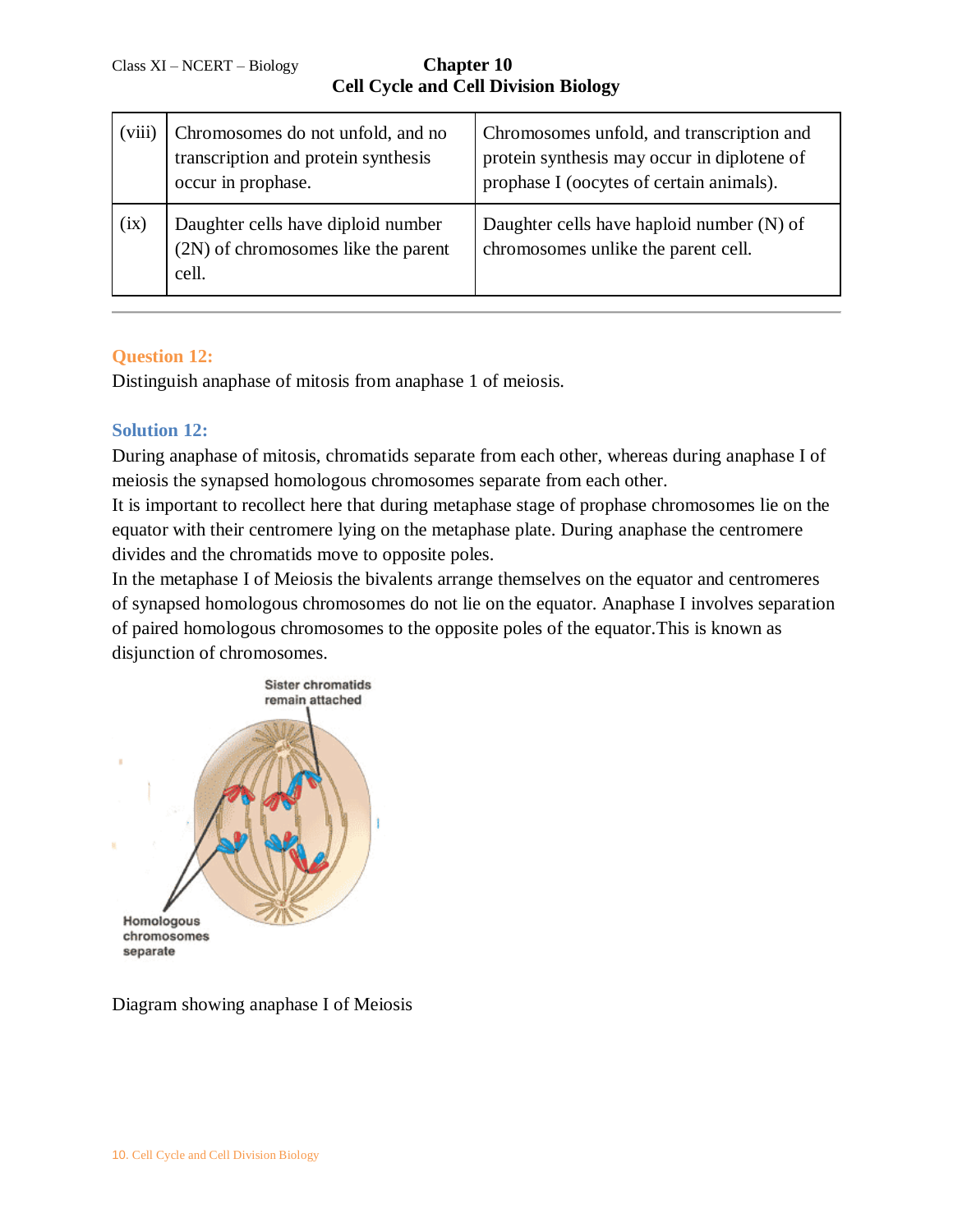

Diagram showing anaphase of Mitosis

## **Question 13:**

What is the significance of meiosis?

## **Solution 13:**

The significance of meiosis is given below:

(i) Formation of gametes – Meiosis forms gamete that are essential for sexual reproduction.

(ii) Genetic information – It switches on the genetic information, for the development of gametes or gametophytes and switches off the saprophytic information.

(iii) Maintenance of chromosome number – meiosis maintains the fixed number of chromosomes in sexually reproducing organisms by producing gametes which have half of the chromosomes as compared to the mother cell.. It is essential since the chromosome number becomes double after fertilization

(iv) Assortment of chromosomes – In meiosis paternal and maternal chromosomes assort independently. It causes reshuffling of chromosomes and the traits controlled by them. The variations help the breeders in improving the races of domesticated 'plants and animals.

(v) Crossing over – It leads to recombination of genes that brings about variations.

(vi) Mutations – Chromosomal and genomic mutations can take place by irregularities of meiotic divisions. Some of these mutations are useful to the organism and are perpetuated by natural selection.

(vii) Evidence of basic relationship of organisms - Details of meiosis are essentially similar in the majority of organisms showing their basic similarity and relationship.

## **Question 14:**

Discuss with your teacher about

(i) haploid insects and lower plants where cell division occurs, and

(ii) some haploid cells in higher plants where cell division does not occur.